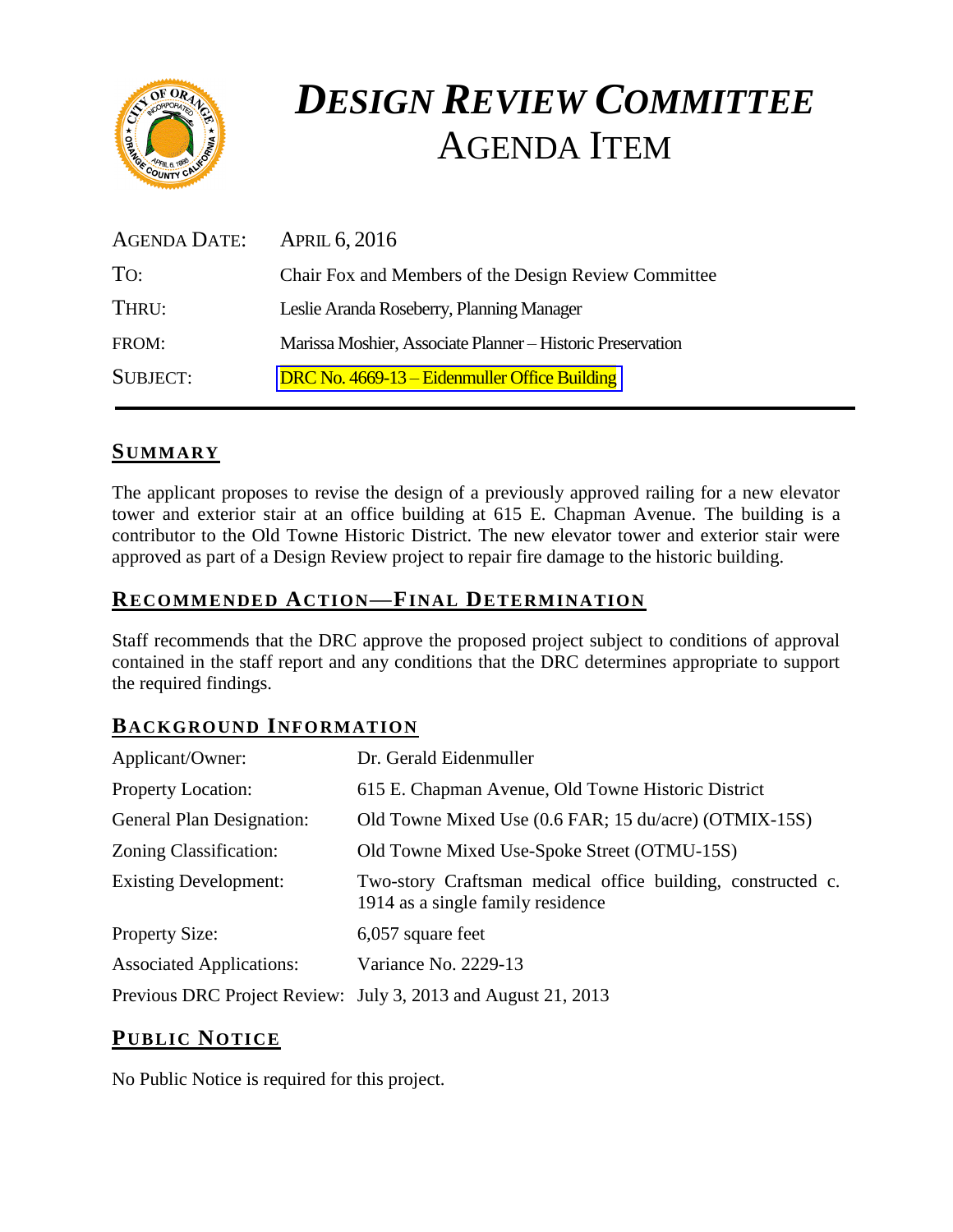# **ENVIRONMENTAL REVIEW**

**Categorical Exemption:** This project is categorically exempt from the provisions of the California Environmental Quality Act (CEQA) per State CEQA Guidelines Section 15301 (Class 1 – Existing Facilities) and 15331 (Class 31 – Historical Resource Restoration/Rehabilitation) as the project involves a minor alteration to a previously approved railing on an elevator tower/exterior stair addition to a historic building in conformance with the *Secretary of the Interior's Standards for the Treatment of Historic Properties*.

# **PROJECT DESCRIP TION**

The applicant is requesting a modification to a previously approved railing on a new elevator tower/exterior stair at the rear of a historic medical office building in the Old Towne Historic District. The building was damaged by fire in late 2011. The previously approved project consisted of:

- Removal of an exterior stair and balcony
- Construction a free-standing, two-story elevator tower with an exterior stair at the rear of the building to meet Americans with Disabilities Act (ADA) requirements. The elevator tower is 29 feet 8 inches in height and clad in wood lap siding.
- Two small additions to the rear of the building

The DRC reviewed and continued the project on July 3, 2013 and recommended approval of the project to the Planning Commission on August 21, 2013. The Planning Commission approved the project, including a Variance for the height of the elevator tower, on September 16, 2013. A building permit for the project was issued in May 2014, and construction is nearing completion.

The previously approved project included a glass railing with wood posts and a wood top rail at the balcony and walkway of the new exterior stair at the rear of the building. The glass panels were proposed to be divided by steel mullions, echoing the divided lights on the building's historic windows.

The new proposal for the railing consists of 4x4 wood posts with a single pane of clear glass spanning the distance between the posts. The railing does not include a top or bottom rail. The posts will have a simple beveled top. The applicant is requesting the modification to reduce the maintenance and cleaning requirements for a glass railing with multiple, small panes and to increase the visibility of the rear elevation of the historic building.

At three small sections of railing on the new balcony and exterior stair, the applicant is proposing a wood railing system. The applicant has already constructed these sections of the railing and provided photographs of the proposal. In one section of railing, the proposal is for a wood square picket railing with a top and bottom rail, similar to the historic balcony railing. This railing section provides a transition between the half wall and railing of the historic balcony and the new glass railing. In two other locations, the applicant is proposing wood gates/screens to screen the view of mechanical equipment on the roof of an adjacent property and to provide access to a first floor roof area for maintenance. The two wood gates are made of salvaged material from the historic building.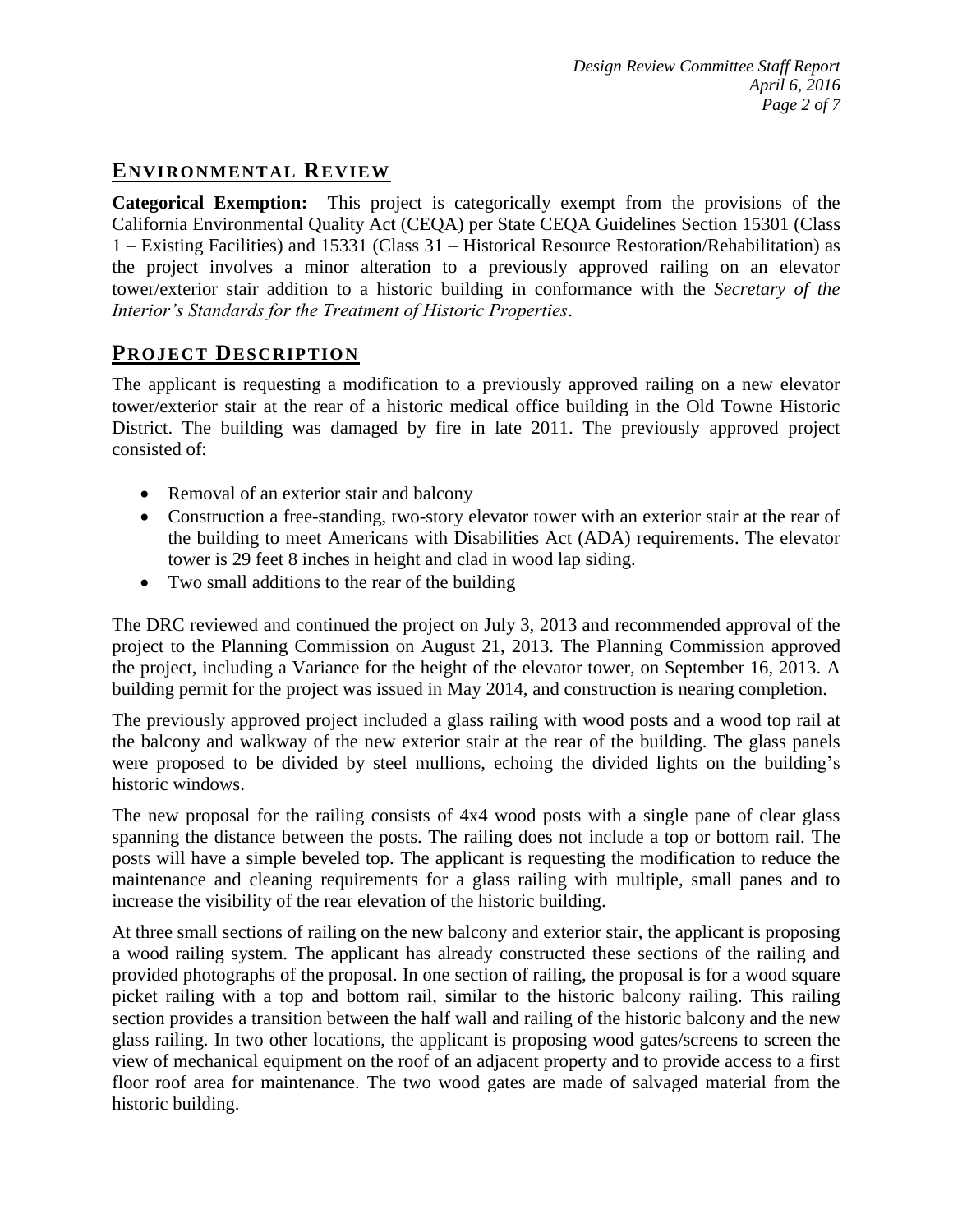# **EXISTING SITE AND AREA CONTEXT**

The property is located on the north side of the 600 block of East Chapman Avenue. It is flanked by two single-story non-contributing contemporary commercial buildings. North across an alley from the subject property is a historic single-family residential neighborhood. Houses immediately adjacent to the alley facing Cleveland and Harwood Streets, respectively, are single story bungalows.

Structures across the street to the south are primarily single story with the exception of a 2-story contemporary office building. The single story structures consist of a contributing Streamline Moderne medical office building (c. 1930), non-contributing contemporary office building, a 1<sup>1</sup>/<sub>2</sub> story contributing Craftsman residential structure (1912) used as an office, and a contributing single story Mediterranean Revival residential structure (c. 1925) also used as an office.

# **EVALUATION CRITERIA**

Orange Municipal Code (OMC) Section 17.10.070 establishes the general criteria the DRC should use when reviewing the project. This section states the following:

The project shall have an internally consistent, integrated design theme, which is reflected in the following elements:

#### 1. **Architectural Features**.

- a. The architectural features shall reflect a similar design style or period.
- b. Creative building elements and identifying features should be used to create a high quality project with visual interest and an architectural style.

#### 2. **Landscape**.

- a. The type, size and location of landscape materials shall support the project's overall design concept.
- b. Landscaping shall not obstruct visibility of required addressing, nor shall it obstruct the vision of motorists or pedestrians in proximity to the site.
- c. Landscape areas shall be provided in and around parking lots to break up the appearance of large expanses of hardscape.
- 3. **Signage**. All signage shall be compatible with the building(s) design, scale, colors, materials and lighting.
- 4. **Secondary Functional and Accessory Features**. Trash receptacles, storage and loading areas, transformers and mechanical equipment shall be screened in a manner, which is architecturally compatible with the principal building(s).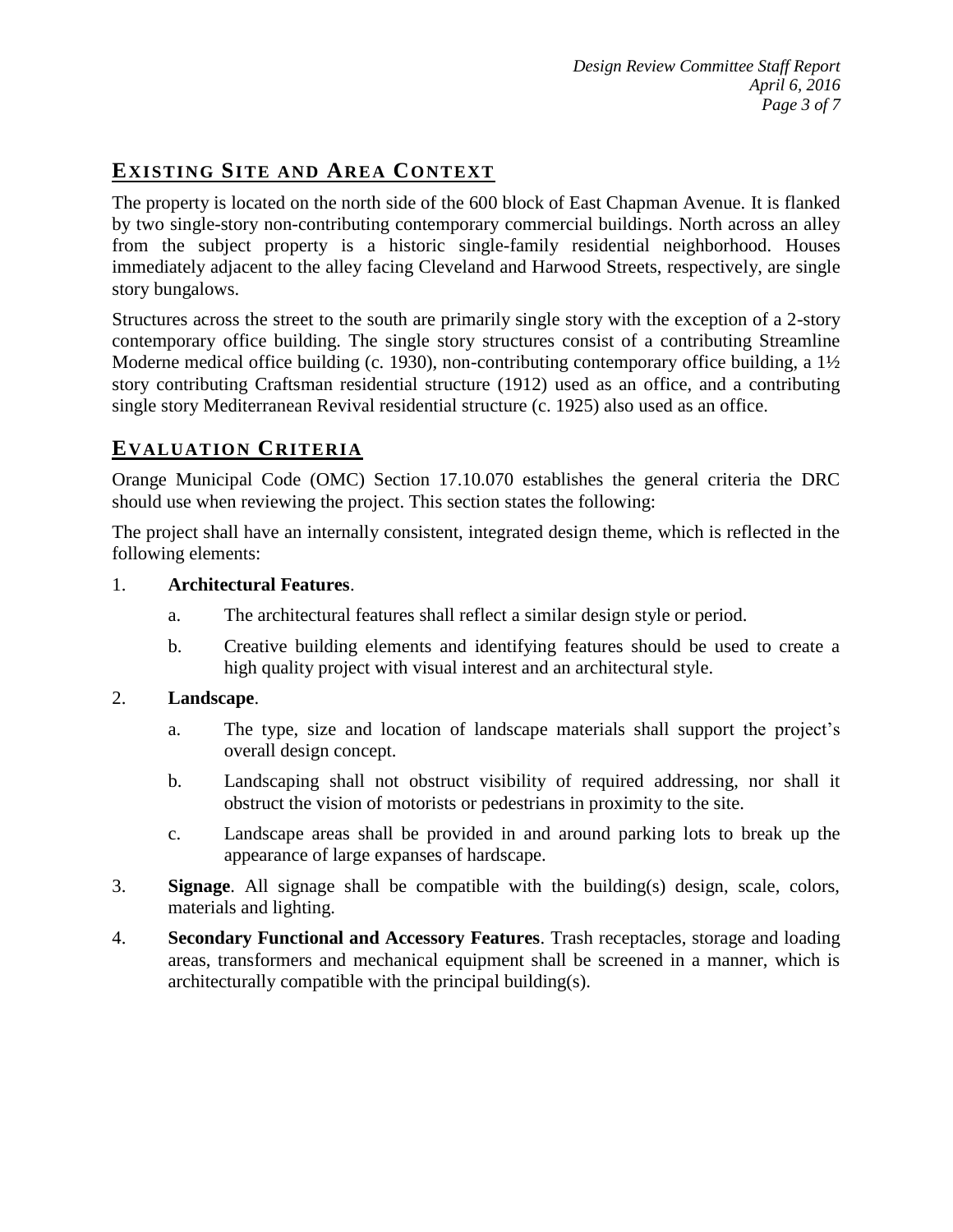## **ANALY SIS/STATEMENT OF THE ISSUES**

#### Issue No. 1 – Balcony Railing

When the project was initially reviewed by the DRC in 2013, the applicant proposed a minimal glass railing with large glass panels and wood posts. At the meeting in July 2013, the DRC discussed the contemporary design of the glass railing and recommended that the applicant consider more traditional, historically referenced elements for the railing design. In response, the applicant proposed a design that divided the large glass panes into smaller panels beneath the top rail to reference the divided light windows of the historic building. Steel mullions were incorporated into the larger glass panels to achieve this effect. The balcony top railing was proposed to have a wood top rail, while the vertical elements will be a combination of painted steel and wood posts.

After considering the maintenance required for the approved railing system, including cleaning the large number of individual glass panes, the applicant is requesting a revision to the design to allow a railing with large glass panels and wood posts. The applicant mocked up a sample of the approved railing with divided lights and provided a photograph of the mock-up in Attachment 6. With this mock-up, the applicant also realized that the approved design would obscure more of the rear elevation of the historic building and would compete with the historic building elements.

Staff recommends that a contemporary, minimal design for the railing on the rear elevation of the building is appropriate for this property. When the previous non-historic stair and railing were removed after the fire, one of the goals of the project was to reveal the historic rear elevation of the building. The proposed glass railing allows the majority of the building's rear elevation to be visible from the parking lot at the rear and from Pine Street. The proposed railing is clearly differentiated from the historic elements of the building and reflects the fact that the elevator tower and exterior stair are new additions to the historic building. The historic building's decorative wood siding and shingles will be more visible and celebrated through the glass panels.

In addition to the glass railing, there are three areas of proposed wood gates/screens at the new balcony. These wood elements are either adjacent to the historic building walls or are adjacent to the historic balcony railing on the east side of the building and provide a transition between the historic building elements and the new glass railing. The wood gates screen views of mechanical equipment on adjacent roofs and provides access to historic building elements that would otherwise be difficult to maintain. Improving access to all areas of the building supports the long-term preservation of the building. The gates are constructed of salvaged materials from the historic building and the design is compatible with the historic building and the new elevator tower/stair.

Staff recommends that the DRC finds that the proposed revised railing is in conformance with the *Secretary's Standards* and the Old Towne Design Standards.

## **ADVISORY BOARD RECOMMENDATION**

None.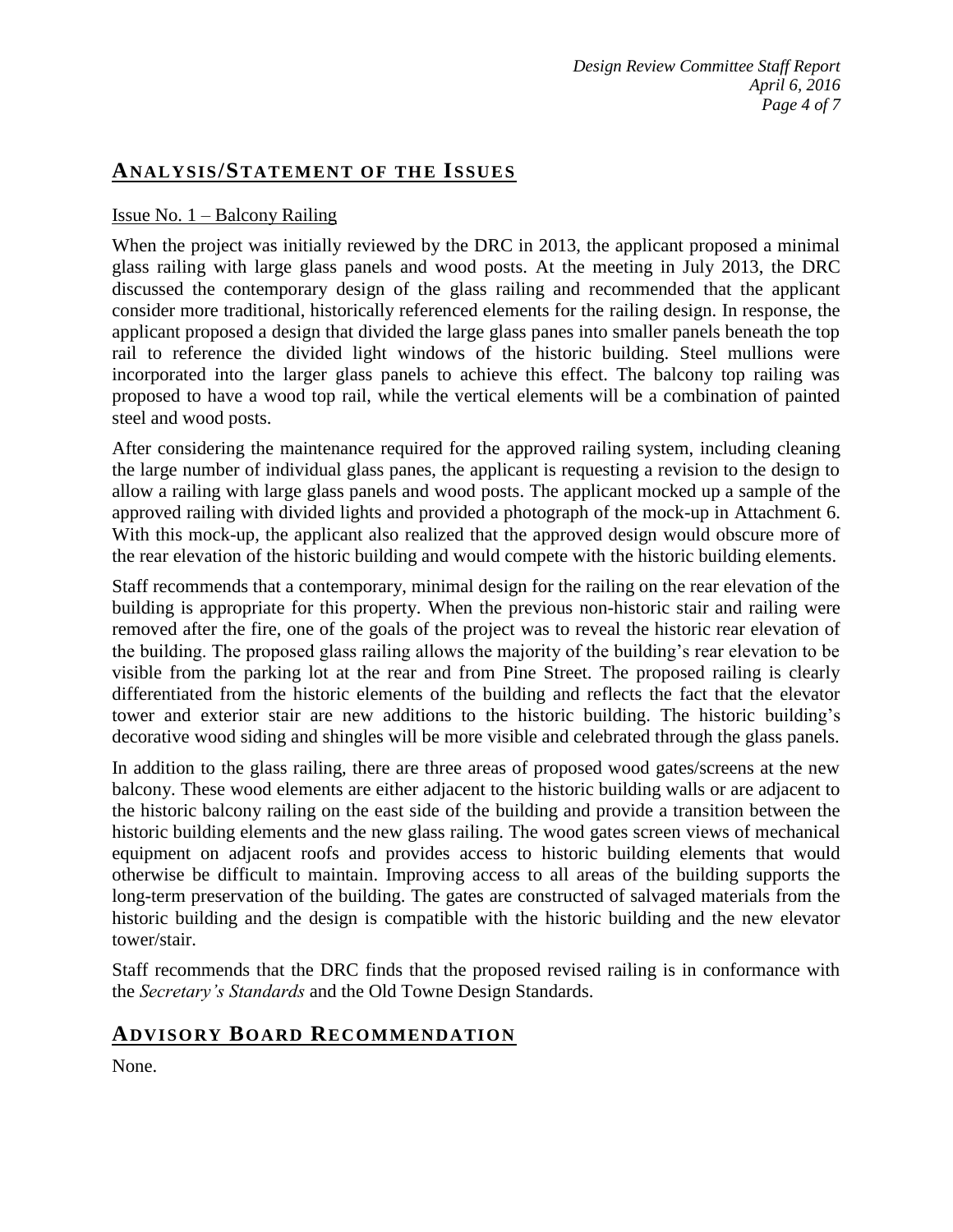# **STAFF RECOMMENDATION AND REQUIRED FINDINGS**

The courts define a "Finding" as a conclusion which describes the method of analysis decision makers utilize to make the final decision. A decision making body "makes a Finding," or draws a conclusion, through identifying evidence in the record (i.e., testimony, reports, environmental documents, etc.) and should not contain unsupported statements. The statements which support the Findings bridge the gap between the raw data and the ultimate decision, thereby showing the rational decision making process that took place. The "Findings" are, in essence, the ultimate conclusions which must be reached in order to approve (or recommend approval of) a project. The same holds true if denying a project; the decision making body must detail why it cannot make the Findings.

The Findings are applied as appropriate to each project. Based on the following Findings and statements in support of such Findings, staff recommends the DRC approve the project with recommended conditions.

*1. In the Old Towne Historic District, the proposed work conforms to the prescriptive standards and design criteria referenced and/or recommended by the DRC or other reviewing body for the project (OMC 17.10.070.F.1).*

The proposed project is in conformance with the Old Towne Design Standards, which are the prescriptive design criteria for projects within the Old Towne Historic District. The design and materials of the glass railing are compatible with the historic building and the new elevator tower/stair addition. The glass railing will reveal more of the historic building elements from the rear elevation, and the minimal design is clearly differentiated from the architectural style and character of the historic building. The proposed project does not adversely affect the historic building or the Historic District.

*2. In any National Register Historic District, the proposed work complies with the Secretary of the Interior's standards and guidelines (OMC 17.10.07.F.2).*

Projects found to be in conformance with the Old Towne Design Standards are generally considered to be in conformance with the *Secretary's Standards*. In conformance with Standard 1, the design and placement of the new railing requires minimal change to character-defining features of the building and the site. In conformance with Standards 2 and 5, the new railing retains and preserves the building's historic features, including the decorative shingles and historic balcony railing. The materials and features that characterize the property will not be removed. In conformance with Standards 9 and 10, the new railing is compatible with the architectural features of the historic building, and is differentiated from the historic building through its simple materials and design elements. The proposed project is in conformance with the *Secretary's Standards*.

*3. The project design upholds community aesthetics through the use of an internally consistent, integrated design theme and is consistent with all adopted specific plans, applicable design standards, and their required findings (OMC 17.10.07.F.3).*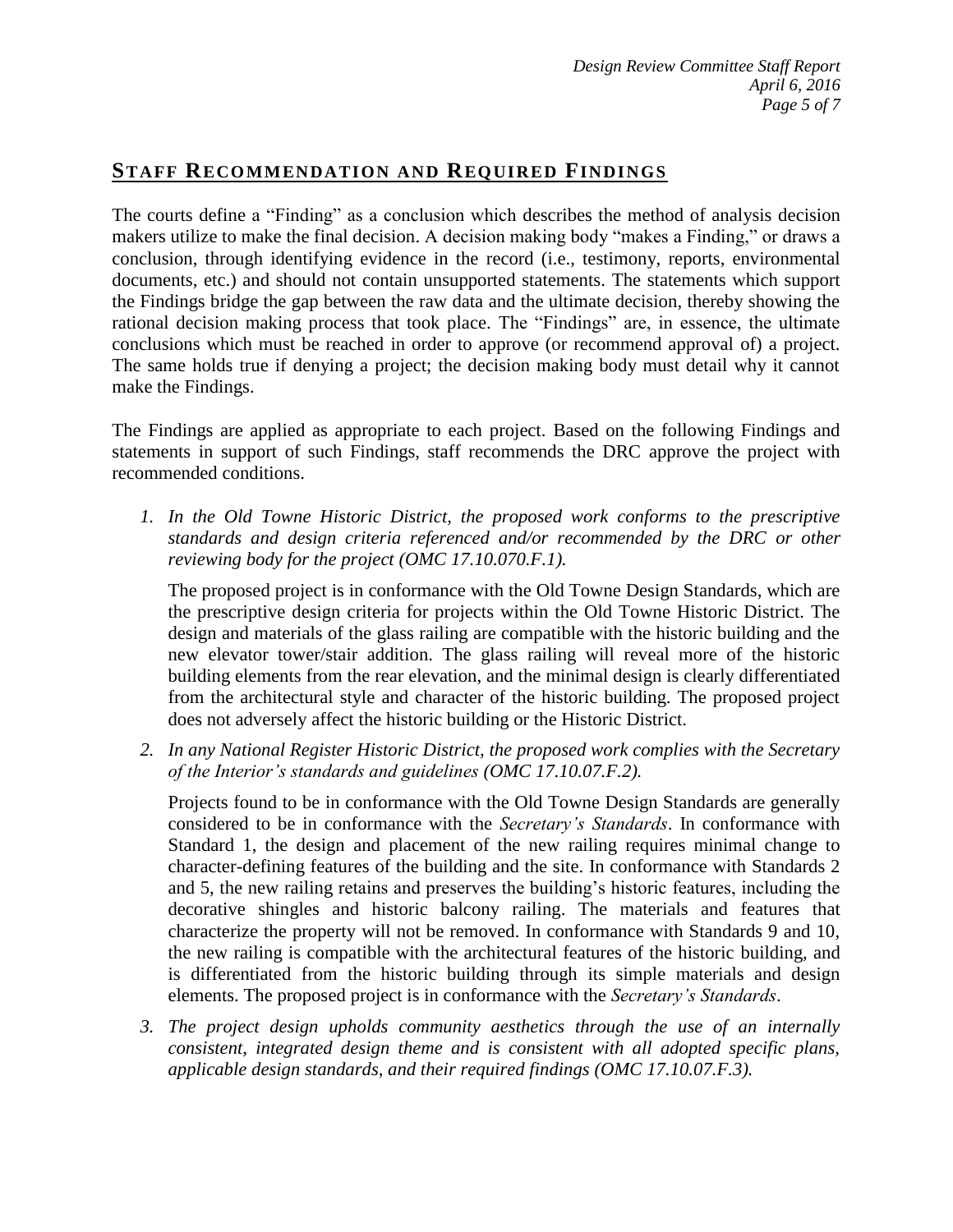Projects located with the Old Towne Historic District must comply with the Old Towne Design Standards and *Secretary's Standards* (as applicable). As described above, the proposed work conforms with these design standards.

*4. For infill residential development, as specified in the City of Orange Infill Residential Design Guidelines, the new structure(s) or addition are compatible with the scale, massing, orientation, and articulation of the surrounding development and will preserve or enhance existing neighborhood character (OMC 17.10.07.F.4).*

This project does not involve residential infill development. The *City of Orange Infill Residential Design Guidelines* do not apply, and this finding does not apply.

# **CONDITIONS**

The approval of this project is subject to the following conditions:

- 1. All construction shall conform in substance and be maintained in general conformance with plans and exhibits labeled Attachment 7 in the staff report, including modifications required by the conditions of approval, and as recommended for approval by the Design Review Committee.
- 2. The applicant agrees to indemnify, hold harmless, and defend the City, its officers, agents and employees from any and all liability or claims that may be brought against the City arising out of its approval of this permit, save and except that caused by the City's active negligence.
- 3. Except as otherwise provided herein, this project is approved as a precise plan. After any application has been approved, if changes are proposed regarding the location or alteration of any structure, a changed plan may be submitted to the Community Development Director for approval. If the Community Development Director determines that the proposed change complies with the provisions and the spirit and intent of the approval action, and that the action would have been the same for the changed plan as for the approved plot plan, the Community Development Director may approve the changed plan without requiring a new public meeting.
- 4. Prior to the issuance of building permits, the applicant shall pay all applicable development fees including but not limited to: City sewer connection, Orange County Sanitation District Connection Fee, Transportation System Improvement Program, Fire Facility, Police Facility, Park Acquisition, Sanitation District, and School District, as required.
- 5. Construction permits shall be obtained for all construction work, as required by the City of Orange, Community Development Department's Building Division and Public Works Grading Division. Failure to obtain the required building permits will be cause for revocation of this permit.
- 6. All structures shall comply with the requirements of Municipal Code Chapter 15.52 (Building Security Standards), which relates to hardware, doors, windows, lighting, etc. (Ord.